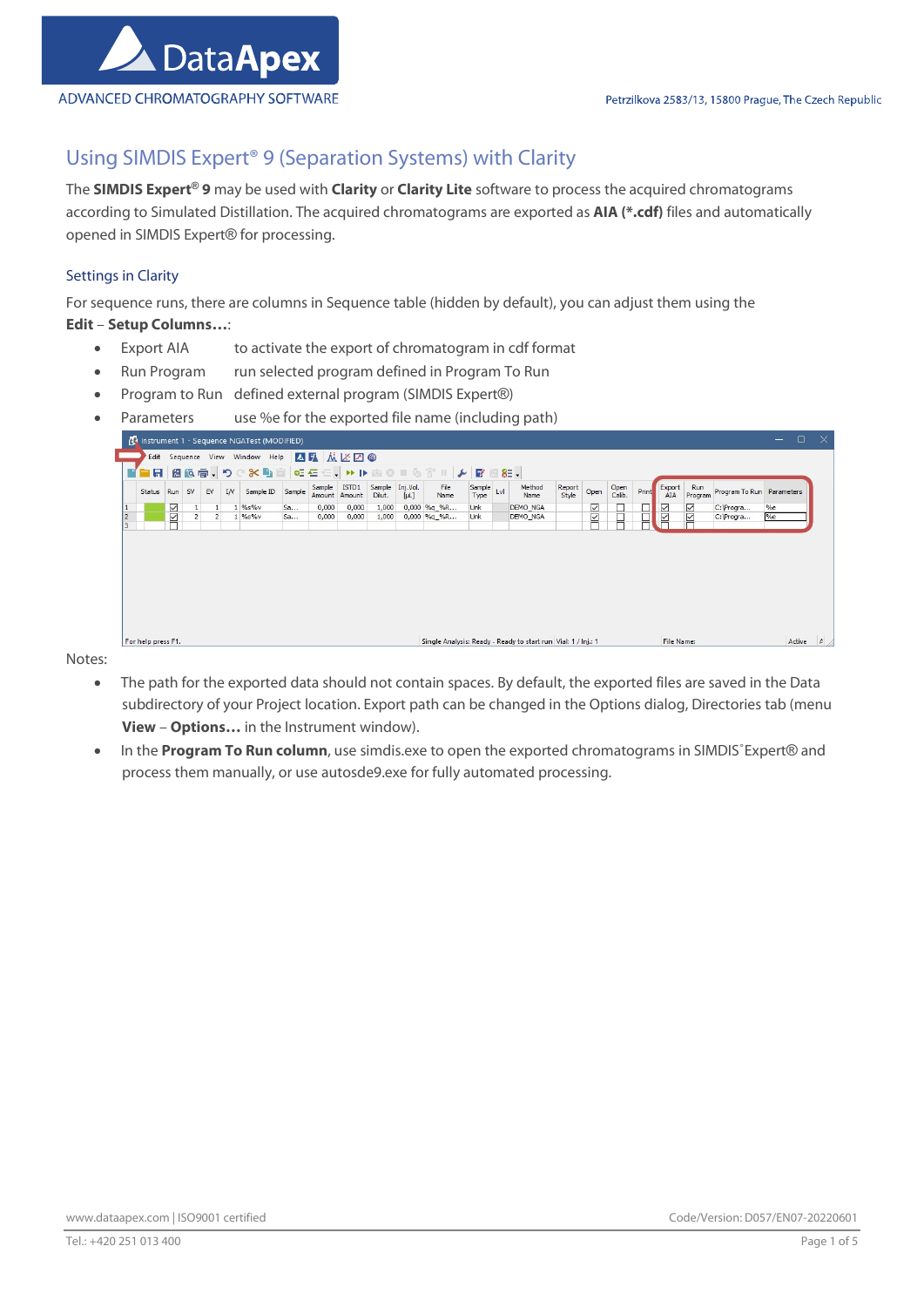The same settings may be used in the Batch dialog to export chromatograms batch wise (accessible from the Analysis -**Batch** menu in the Instrument window).

| <b>Batch</b>                                           |                     |                                                                        | $\times$                                                   |
|--------------------------------------------------------|---------------------|------------------------------------------------------------------------|------------------------------------------------------------|
| nga - 1_9_2009 5_07_15 PM<br>nga - 1 9 2009 5 42 17 PM | File Type:          | Options<br>Reprocess by Method                                         | DEMO NGA<br>                                               |
|                                                        | Chromatograms       | Complete Processing<br>$\checkmark$<br>Open Chromatogram Window        |                                                            |
|                                                        | Select All          | Preserve Integration                                                   |                                                            |
|                                                        | <b>Unselect All</b> | Open Calibration Window<br>Print Results                               |                                                            |
|                                                        | Sort by:            | Print Results to PDF                                                   | 1.1.1                                                      |
|                                                        | $\odot$ Name        | Export Data<br>Include in SST                                          | Show Alerts                                                |
|                                                        | $\bigcirc$ Time     | Open with calibration                                                  | Unchanged<br>$\checkmark$<br>Unchanged<br>$\checkmark$     |
|                                                        | Order:              |                                                                        |                                                            |
|                                                        | O Normal            | Export Chromatogram in AIA Format<br>Export Chromatogram in TXT Format |                                                            |
|                                                        | Backward            | Export Chromatogram in EZChrom Ascii Format                            |                                                            |
|                                                        |                     | Export Chromatogram in Multidetector Format                            |                                                            |
|                                                        |                     | Program to Run                                                         | Only With Export                                           |
|                                                        |                     |                                                                        | C: Program Files (x86) \SeparationSystems \SDE9\SimDis Exp |
|                                                        |                     | <b>Parameters</b><br>%e                                                | ▶                                                          |
|                                                        |                     |                                                                        |                                                            |
|                                                        |                     | Proceed                                                                | Help<br>Cancel                                             |

Caution:

- To enable automatic processing of data, the method name used in Clarity should be the same as the name of processing method in SIMDIS Expert®.
- The sample type identifier (\$B Blank, \$T Retention Time standard, \$A Analysis) should be included in the Sample (since version 9.09 could be also in Sample ID).

# Important settings in SIMDIS Expert® 9

# Channel configuration:

Click the **Configure** and then the **Channels** buttons to display the Detector & Signal Configuration dialog.



# Click the Manual Configuration button.

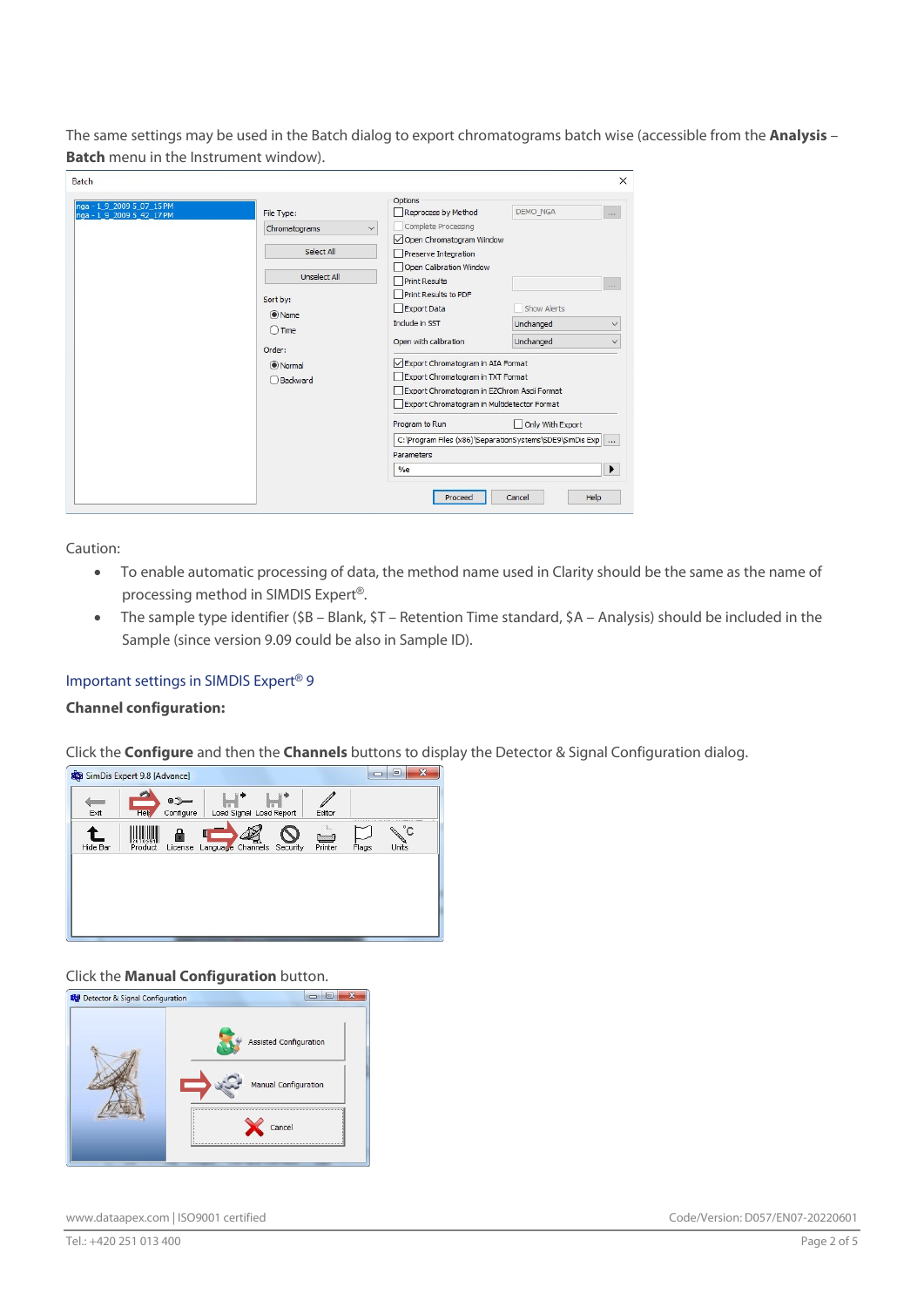In the Channels dialog, configure the number of signals and their types.

Click OK to save your settings.

| Detector<br>C HP-AED<br>G Others                        |                                           |  |
|---------------------------------------------------------|-------------------------------------------|--|
| <b>FID</b>                                              |                                           |  |
| Channel Type   FID<br>Detector Name<br>Channel ID<br>ł1 | $\blacktriangledown$<br>Wave<br>$\vert$ 1 |  |
|                                                         |                                           |  |
|                                                         |                                           |  |

#### Processing method:

Using the Editor prepare the method according the SIMDIS Expert's Installation & User's Manual.

Click the Load Signal button. Clicking this button will allow the user to import the desired samples into SDE90 for analytical and manipulative studies.

| SimDis Expert 9.8 [Advance] |                |                    |                   |                         |          |                          | $\Box$ | $\mathbf{x}$<br>▣                            |
|-----------------------------|----------------|--------------------|-------------------|-------------------------|----------|--------------------------|--------|----------------------------------------------|
| Exit                        | Help           | 0.7<br>Configure / |                   | Load Signal Load Report |          | Editor                   |        |                                              |
| Hide Bar                    | 591<br>Product | License            | Language Channels |                         | Security | <b>Common</b><br>Printer | Flags  | $^{\circ}$ C<br><b>CONSTRUCTION</b><br>Units |
|                             |                |                    |                   |                         |          |                          |        |                                              |
|                             |                |                    |                   |                         |          |                          |        |                                              |
|                             |                |                    |                   |                         |          |                          |        |                                              |

In the Process Chromatogram window, click the **+** button to add a file or data to SimDis Expert<sup>®</sup>.

|        |                   | Sample File Sample Id Parameter Mode Channel Baseline QC Smp Amt Std Amt Smp Dnsty Res Dnsty |       |                 |   |  |
|--------|-------------------|----------------------------------------------------------------------------------------------|-------|-----------------|---|--|
|        |                   | RT\$T12-9-2009 10-06-51 AMdat-Front Signal.cdf                                               | RT\$T | BP <sub>2</sub> |   |  |
| () 長 美 |                   | RGO\$A12-9-2009 10-27-26 AMdat-Front Signal.cdf RGO\$A                                       |       | $BP_2$          | А |  |
|        |                   | V rgo\$A-old12-9-2009 9-11-52 AMdat-Front Signal.cdf rgo\$A*-old                             |       | $BP_2$          | A |  |
| ۰      |                   |                                                                                              |       |                 |   |  |
|        |                   |                                                                                              |       |                 |   |  |
|        | Save process list |                                                                                              |       |                 |   |  |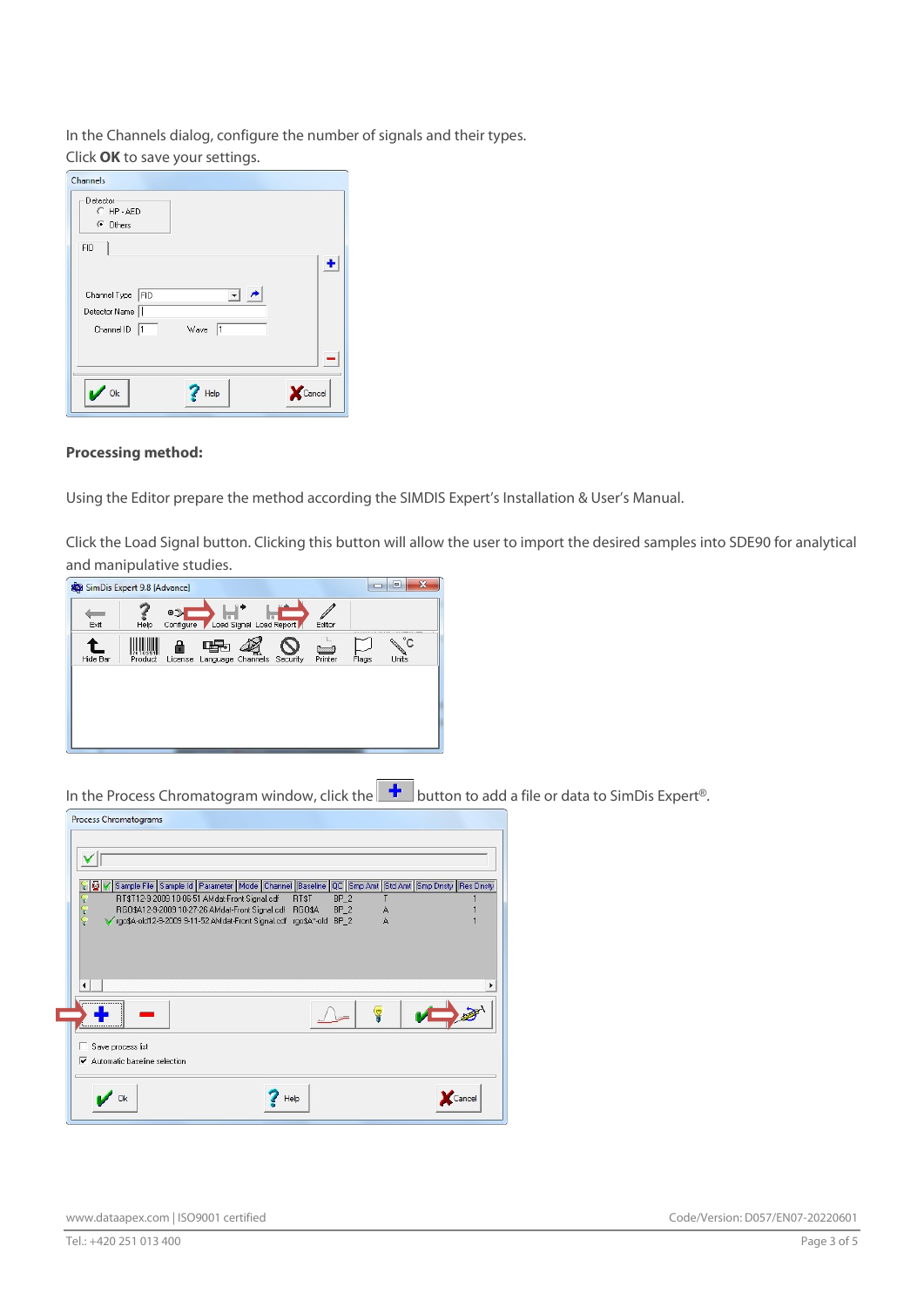# IF YOU RECEIVE A "SKULL" WARNING SIGN:

This could be one or more of the following 3 reasons:

1) The Acquisition method name does not match the PDF.

2) The sample file lacks the proper flag depending on the method or configuration.

3) Error with file format.

The acquisition mode should automatically default to "A" for Analysis if the samples is injected and acquired correctly.

By clicking on the button or double clicking the line containing the Sample File will display the Ignore window. It allows the user to choose the injection type. Also the correct Parameter Data could be set.

| Parameter Data-<br>м<br>Y<br>CLARITY<br>$\blacktriangledown$<br>Įвı                                                                                                                                                                                                                                                               | Bl Baseline QC Sr<br>Ok |
|-----------------------------------------------------------------------------------------------------------------------------------------------------------------------------------------------------------------------------------------------------------------------------------------------------------------------------------|-------------------------|
| 9<br>9 <mark>数</mark><br>RGO<br>Channel<br>FID(1)<br>$\blacktriangledown$<br>Injection Type:<br>← [T] R.Time Calibration<br>C [F] R.Factor Calibration<br>$\blacktriangleleft$<br>[A] Analysis<br>C<br>[S] Standard<br>O<br>[D] Detector RF<br>C<br>C [N] Noack Calibration (DIN 51581-2)<br>Save proces<br><b>▽</b> Automatic ba | Cancel                  |
| <b>Ok</b><br>Help                                                                                                                                                                                                                                                                                                                 | Cancel                  |

When finished, click the OK buttons in the Ignore and Process Chromatograms windows to start the analysis.